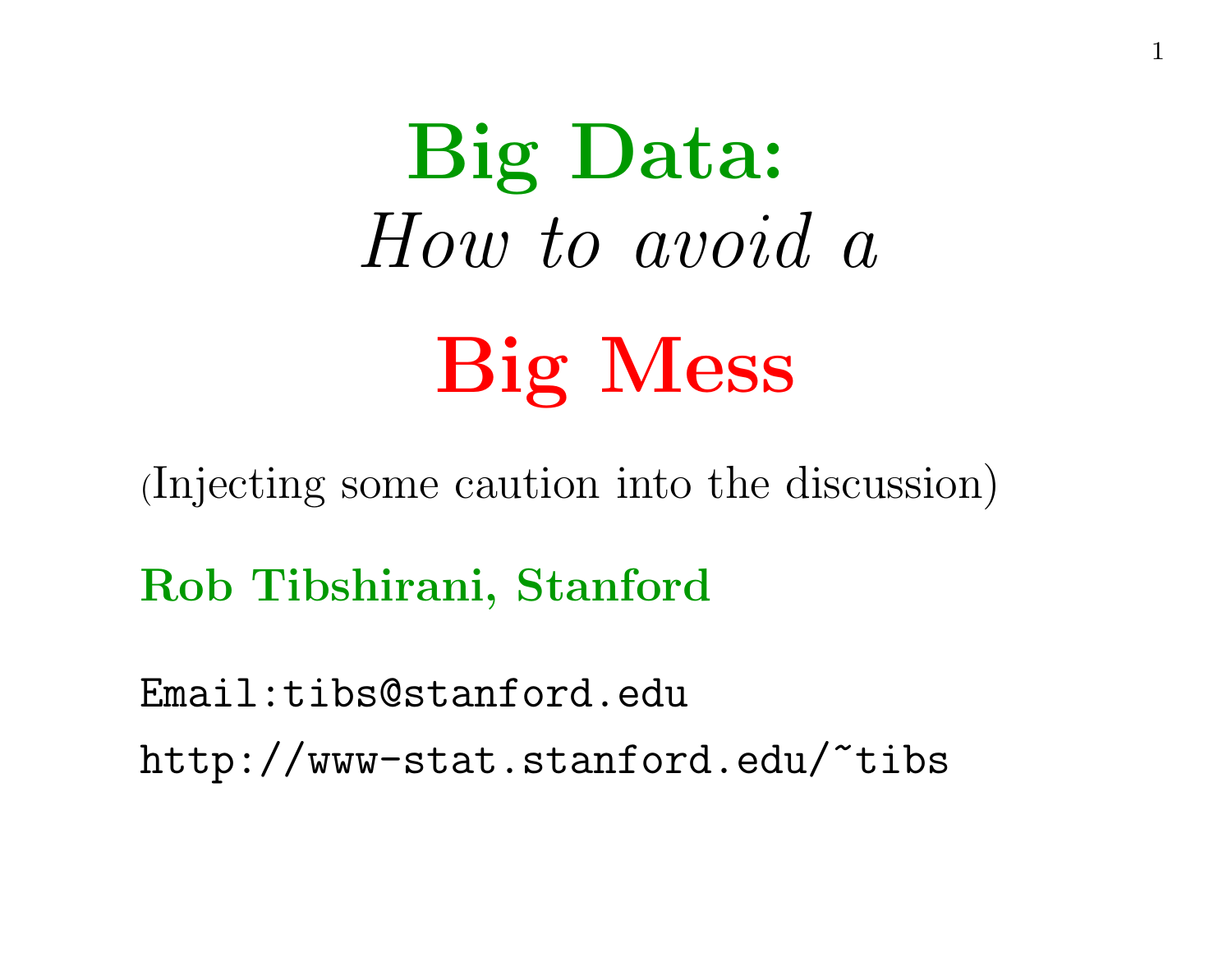# Big data is a good thing

- These are exciting times for biostatisticians
- Statistics is a relatively young field  $(< 100$  years old), born in the small data age
- Today we need new statistical tools for the analysis of big, complex datasets. And computation plays <sup>a</sup> key role.
- Along with my students and collaborators, I spend most of my time developing, testing and applying new tools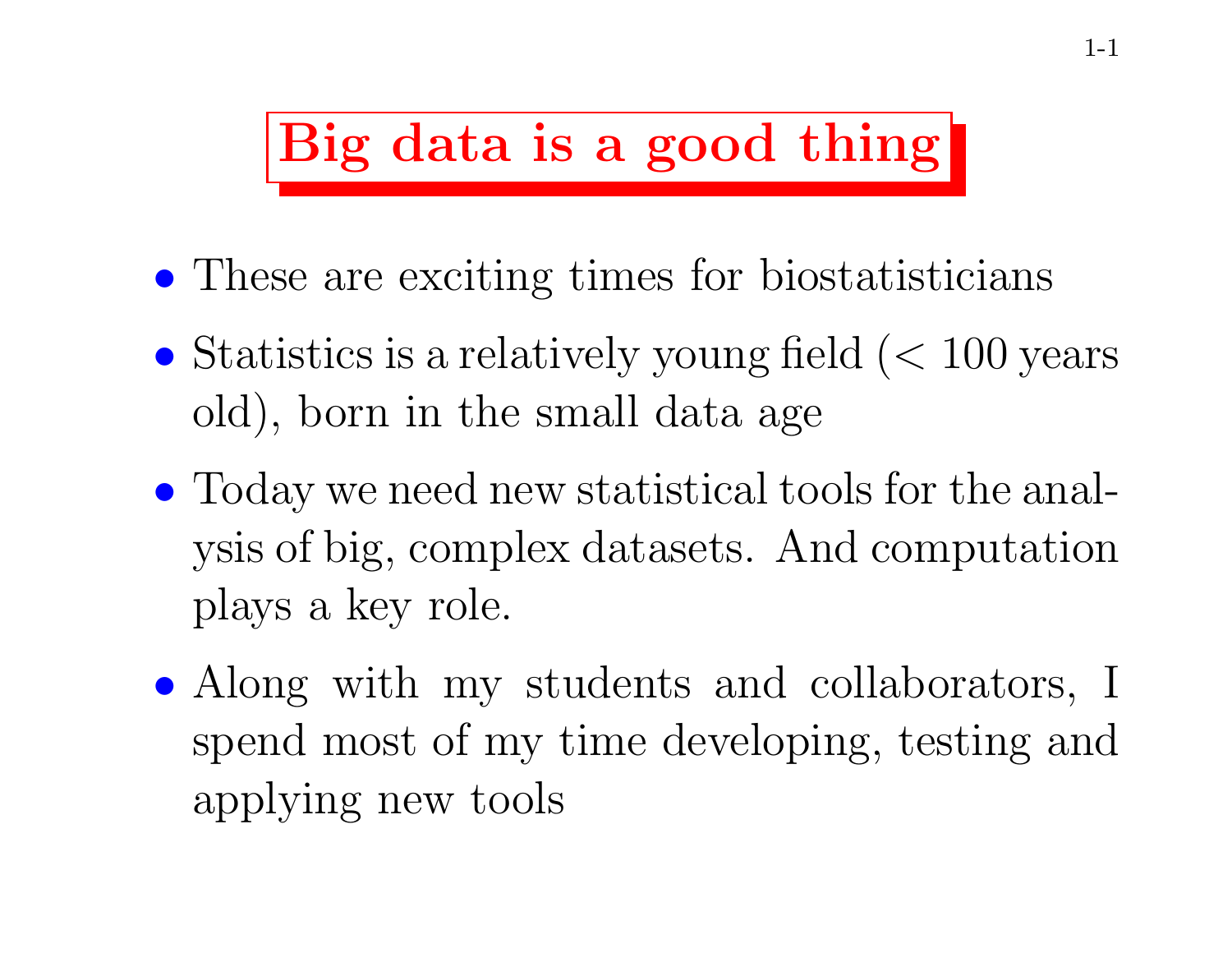

### When

# BIG DATA meets Small Signal

the signal has to be **teased out** of the data

- There are many ways to do this: a small change in the analysis details can cause a large change in the results.
- It is too easy to distort your findings, either by fooling yourself or on purpose.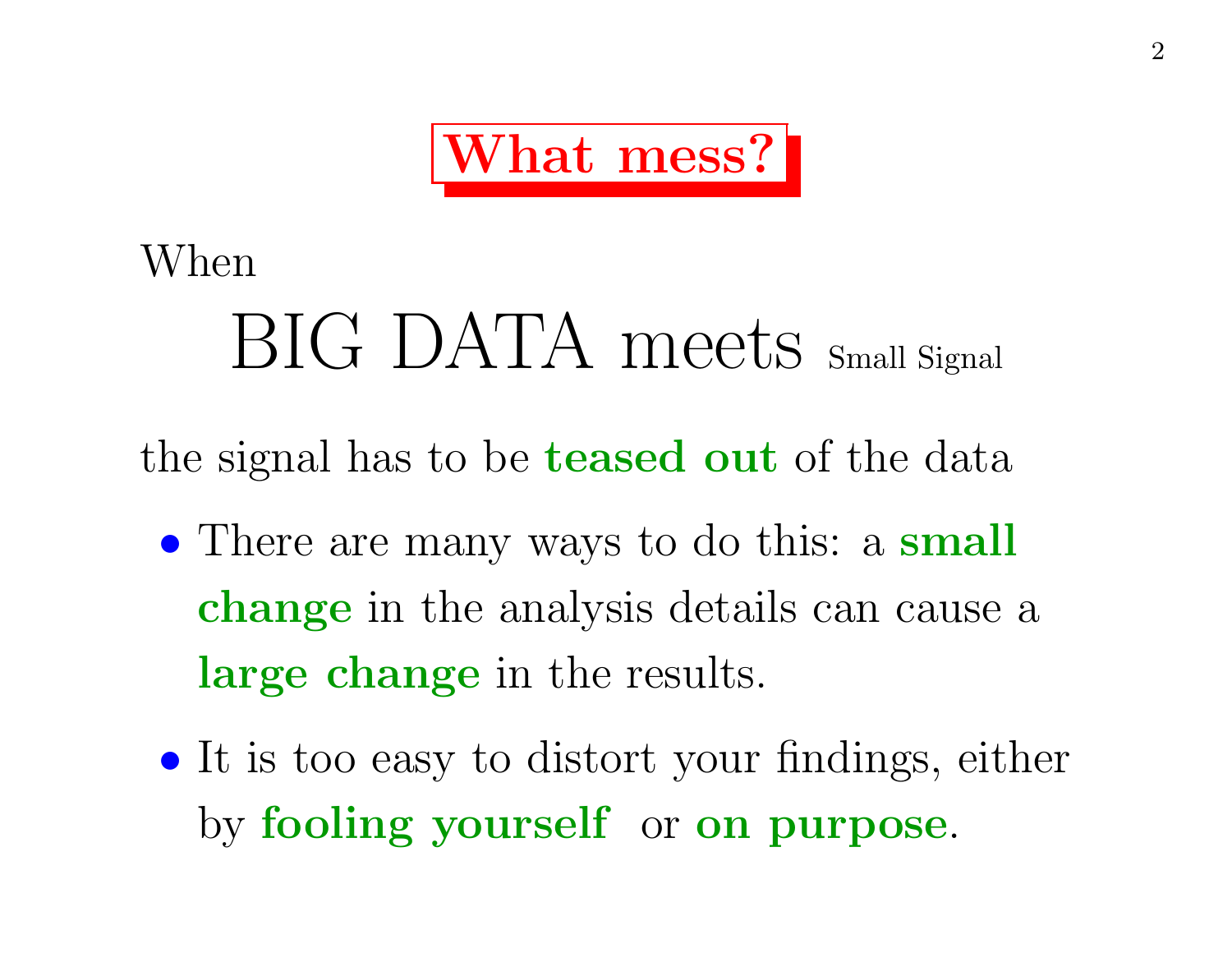

Journals are publishing many flawed, misleading or wrong papers (Ionannidis 2005)

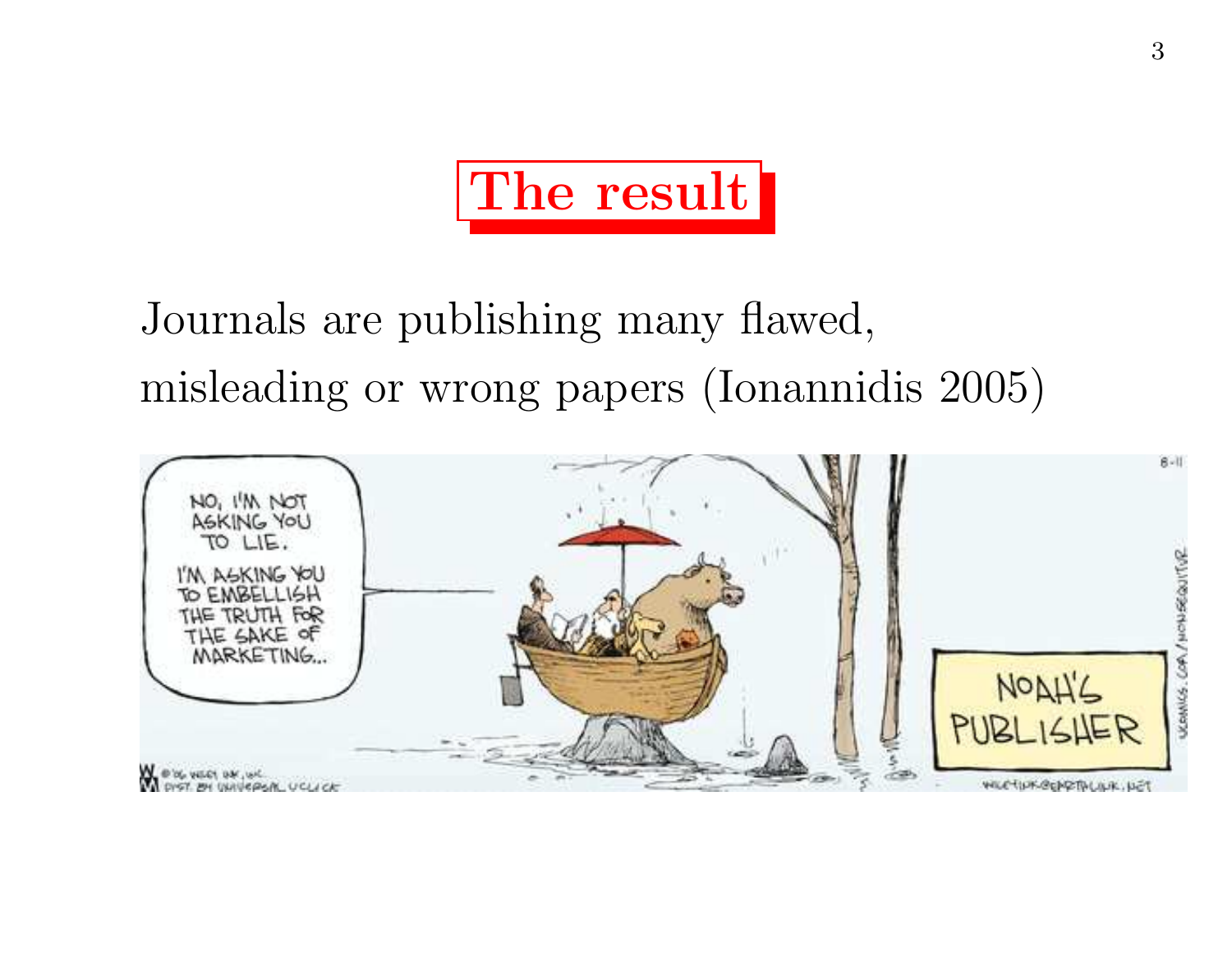## A big mess that will get worse

- In the age of big data, more than ever scientists need the ability to examine, reproduce and judge the strength of findings in <sup>a</sup> published study.
- But many (most?) published works cannot be reproduced (Ionannidis 2005)
- The **incentives** are all in the wrong direction: journals want to publish the latest, hottest research. Scientists want grants and tenure.
- Journals make it difficult (even **discourage**) critical feedback on published papers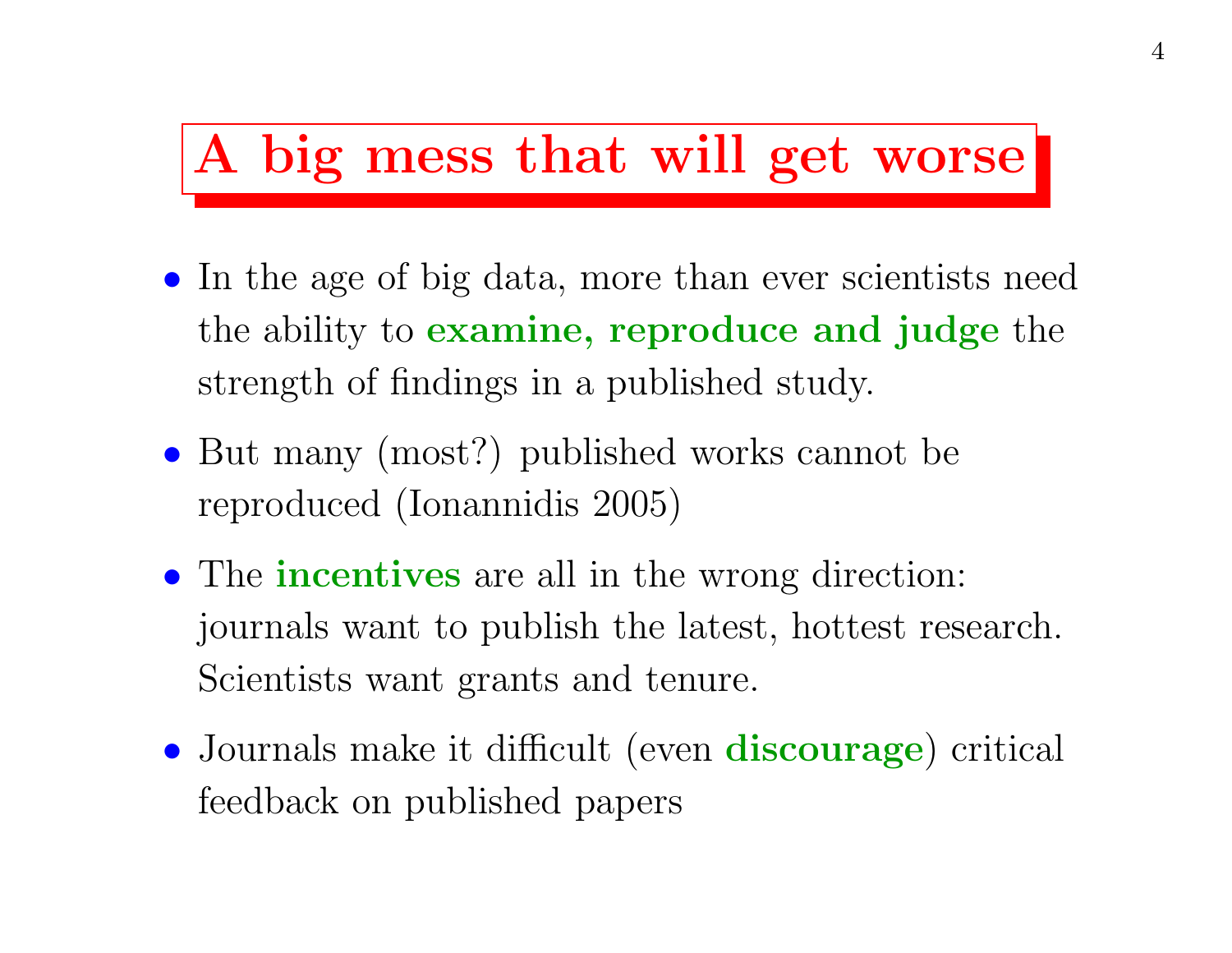# Damage to the authors?

- There are **few negative consequences** when a flawed paper is published. It can take years for the flaws to be determined.
- By then the paper's findings are "enshrined" as truth (since it was published!), and people often continue to cite discredited papers years after the fact (Ionannidis 2005).
- And the authors have moved on to new work.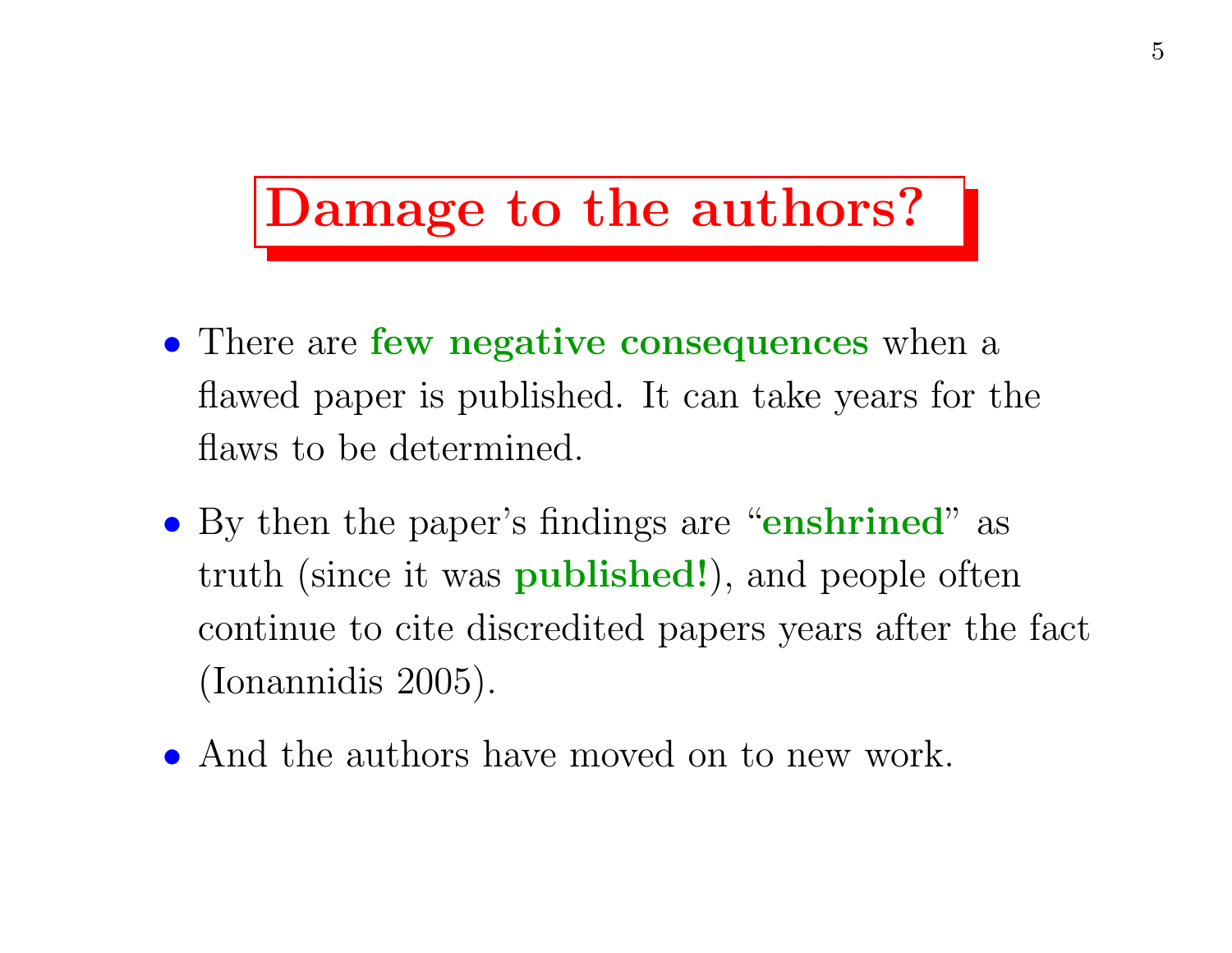# A domino effect

- Exaggerated claims by one group set the bar unrealistically high, and force exaggeration by the next group.
- Otherwise they will have difficulty publishing their work on the same topic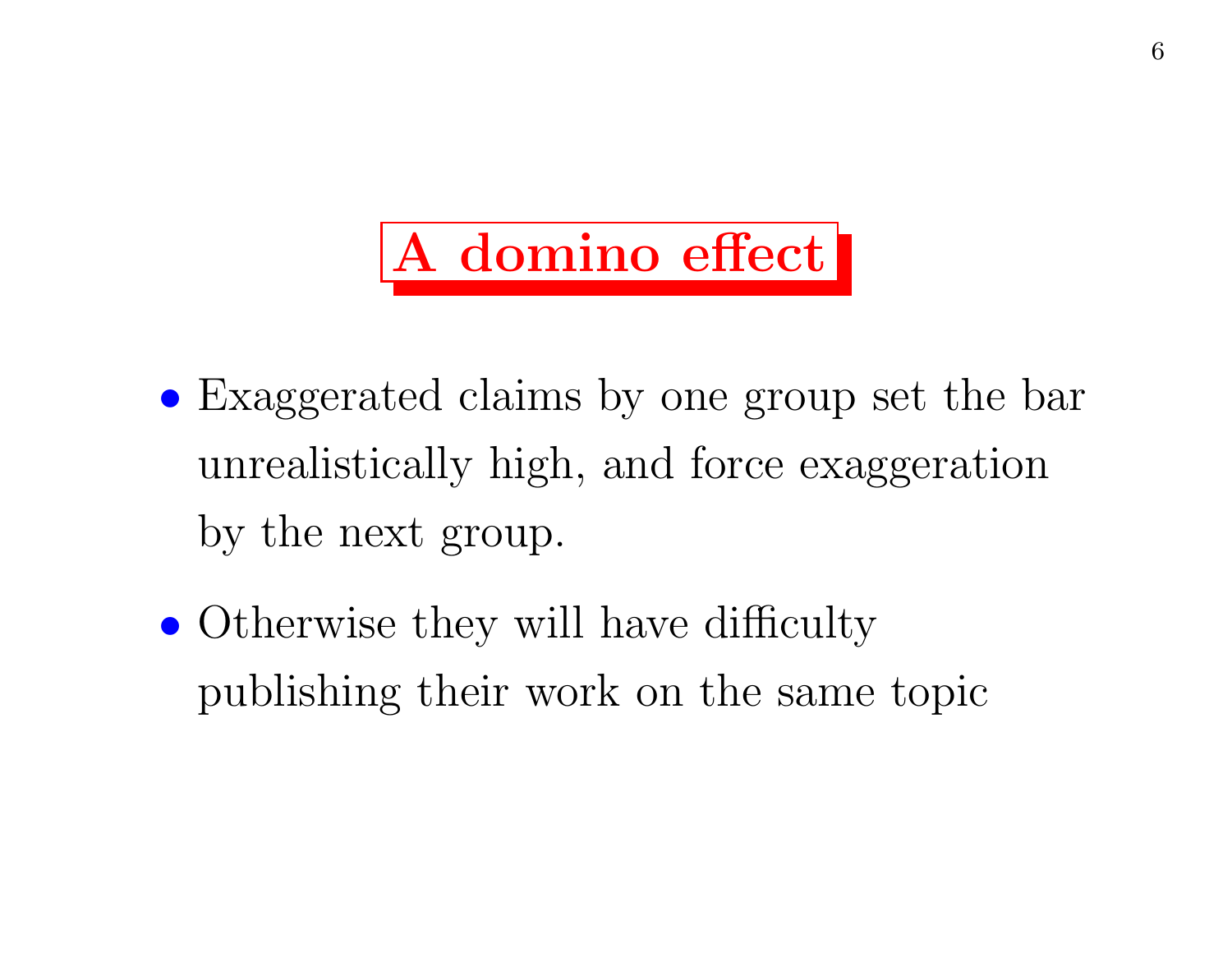# Two Examples

### Predicting response to chemotherapies

#### **RETRACTION**

#### Retraction: Genomic signatures to guide the use of chemotherapeutics

**Anil Potti, Holly K Dressman, Andrea Bild, Richard F Riedel, Gina Chan, Robyn Sayer, Janiel Cragun, Hope Cottrill, Michael J Kelley, Rebecca Petersen, David Harpole, Jeffrey Marks, Andrew Berchuck, Geoffrey S Ginsburg, Phillip Febbo, Johnathan Lancaster & Joseph R Nevins** *Nat. Med.* **<sup>12</sup>, 1294–1300 (2006); published online 22 October 2006; corrected online 27 October 2006, 10 May 2007 and 10 October 2007 and corrected after print 21 July 2008; retracted 7 January 2011**

We wish to retract this article because we have been unable to reproduce certain crucial experiments showing validation of signatures for predicting response to chemotherapies, including docetaxel and topotecan. Although we believe that the underlying approach to developing predictive signatures is valid, a corruption of several validation data sets precludes conclusions regarding these signatures. As these results are fundamental to the conclusions of the paper, we formally retract the paper. We deeply regret the impact of this action on the work of other investigators.

*Nature Medicine* would also like to note that several of the earlier correction dates were either omitted or incorrect. The corrigenda published online 10 May 2007, 10 October 2007 and 21 July 2008 mistakenly omitted the earlier correction date of 27 October 2006. The correction in July 2008 went online on 21 July 2008 but was incorrectly noted in the corrigendum as having gone online 18 July 2008.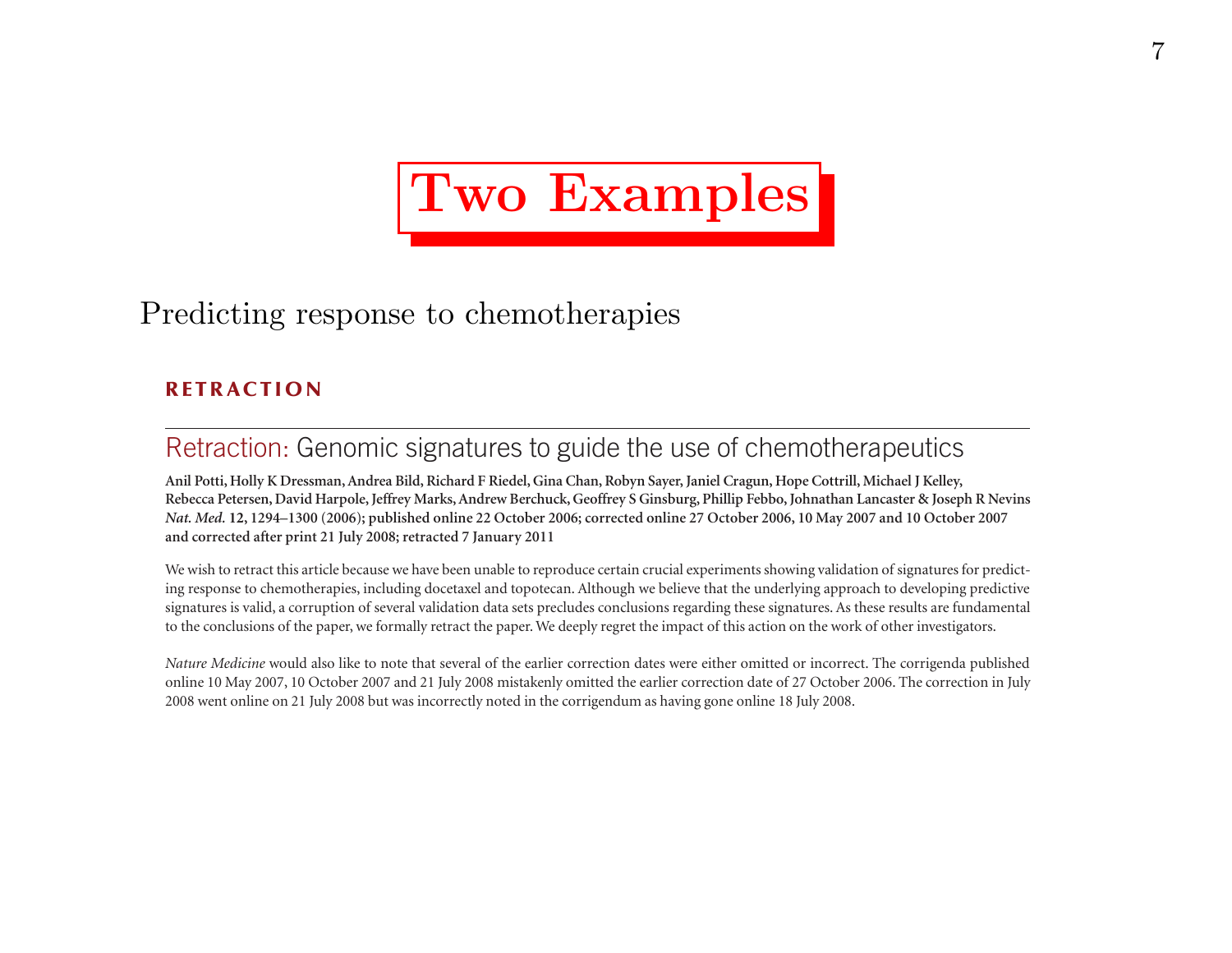### Baggerley and Coombes



### $+$  > 1500 hours!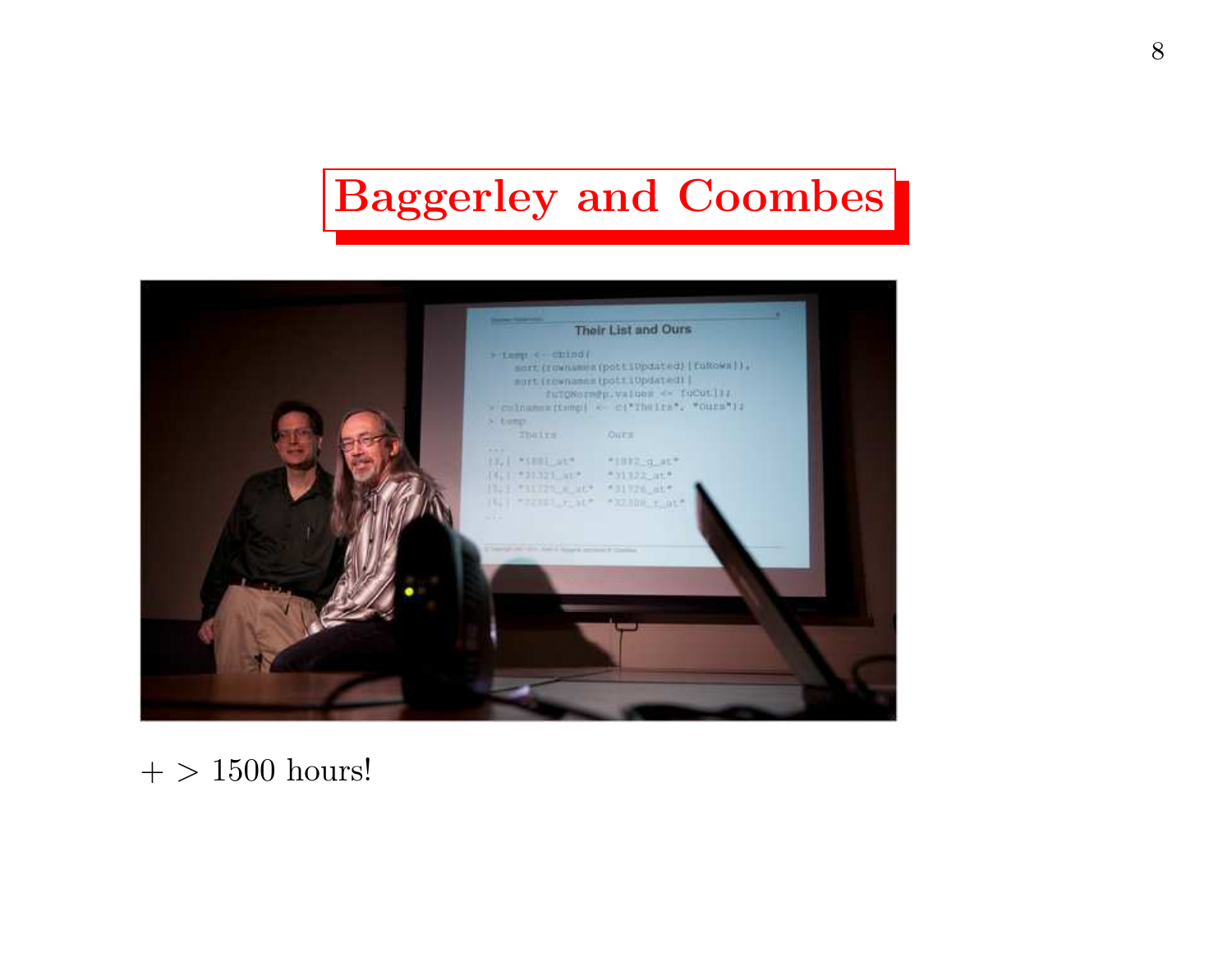One of my own experiences:



established in 1812 november 18, 2004 vol. <sup>351</sup> no. <sup>21</sup>

#### Prediction of Survival in Follicular Lymphoma Based on Molecular Features of Tumor-Infiltrating Immune Cells

Sandeep S. Dave, M.D., George Wright, Ph.D., Bruce Tan, M.D., Andreas Rosenwald, M.D., Randy D. Gascoyne, M.D., Wing C. Chan, M.D., Richard I. Fisher, M.D., Rita M. Braziel, M.D., Lisa M. Rimsza, M.D., Thomas M. Grogan, M.D., Thomas P. Miller, M.D., Michael LeBlanc, Ph.D., Timothy C. Greiner, M.D., Dennis D. Weisenburger, M.D., James C. Lynch, Ph.D., Julie Vose, M.D., James O. Armitage, M.D., Erlend B. Smeland, M.D., Ph.D., Stein Kvaloy, M.D., Ph.D., Harald Holte, M.D., Ph.D., Jan Delabie, M.D., Ph.D., Joseph M. Connors, M.D., Peter M. Lansdorp, M.D., Ph.D., Qin Ouyang, Ph.D., T. Andrew Lister, M.D., Andrew J. Davies, M.D., Andrew J. Norton, M.D., H. Konrad Muller-Hermelink, M.D., German Ott, M.D., Elias Campo, M.D., Emilio Montserrat, M.D., Wyndham H. Wilson, M.D., Ph.D., Elaine S. Jaffe, M.D., Richard Simon, Ph.D., Liming Yang, Ph.D., John Powell, M.S., Hong Zhao, M.S., Neta Goldschmidt, M.D., Michael Chiorazzi, B.A., and Louis M. Staudt, M.D., Ph.D.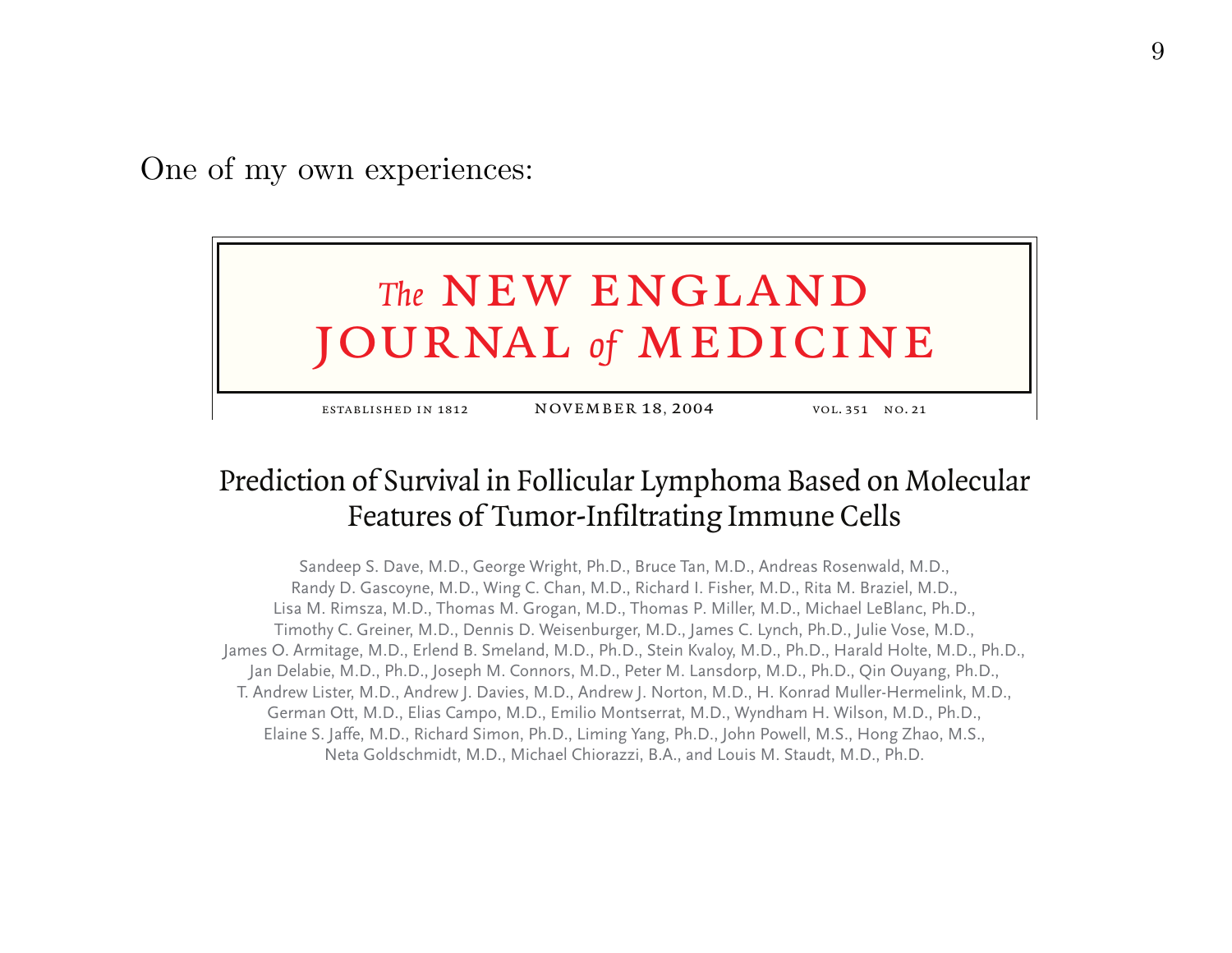



**No. at Risk**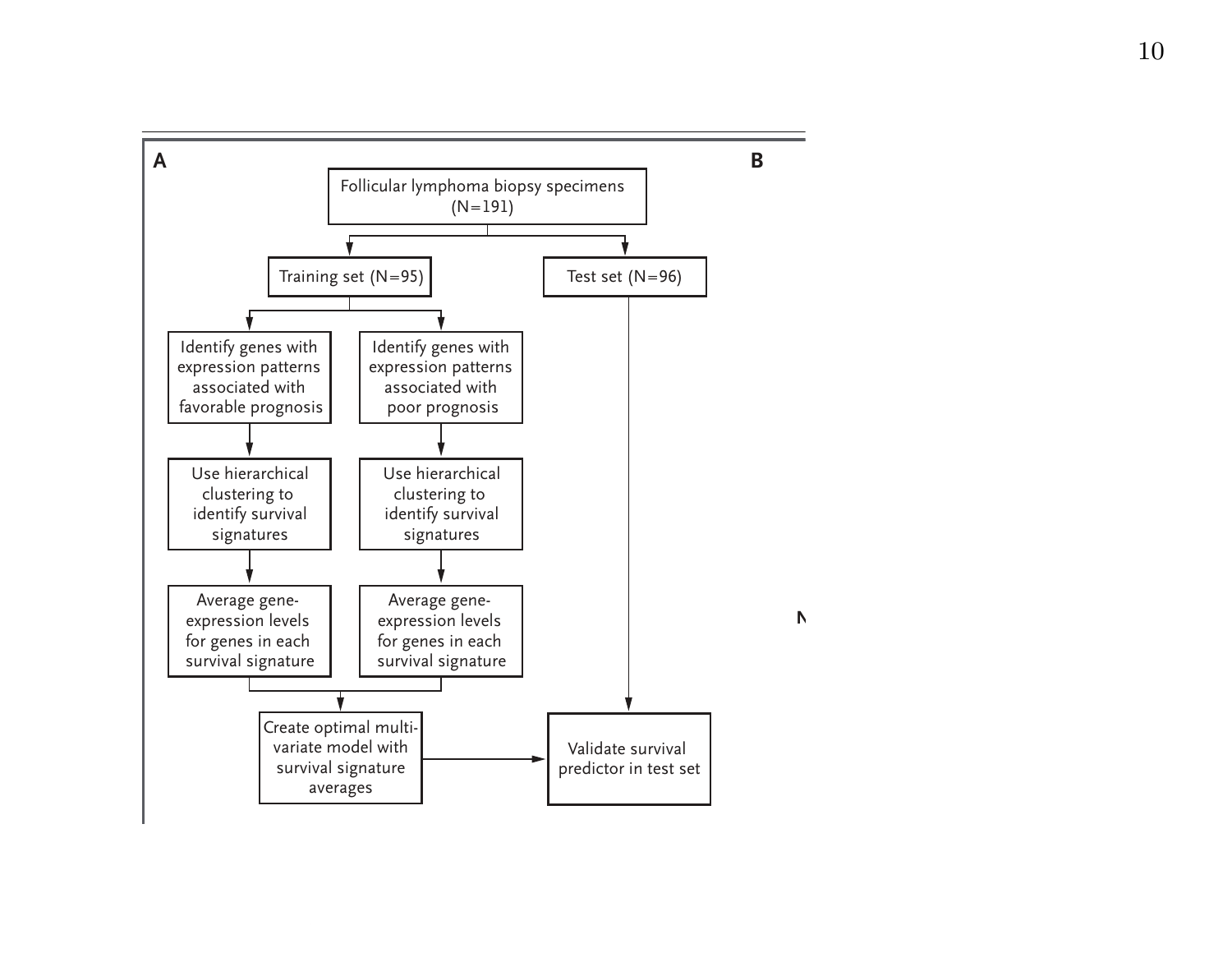

- After careful reconstruction of their analysis pipeline, the signal disappeared when training and test samples were swapped
- Same thing, when any one of a handful of tuning parameters were changed slightly
- My critique was published after much effort, squeezed down to 400 words!
- Authors never conceded anything was amiss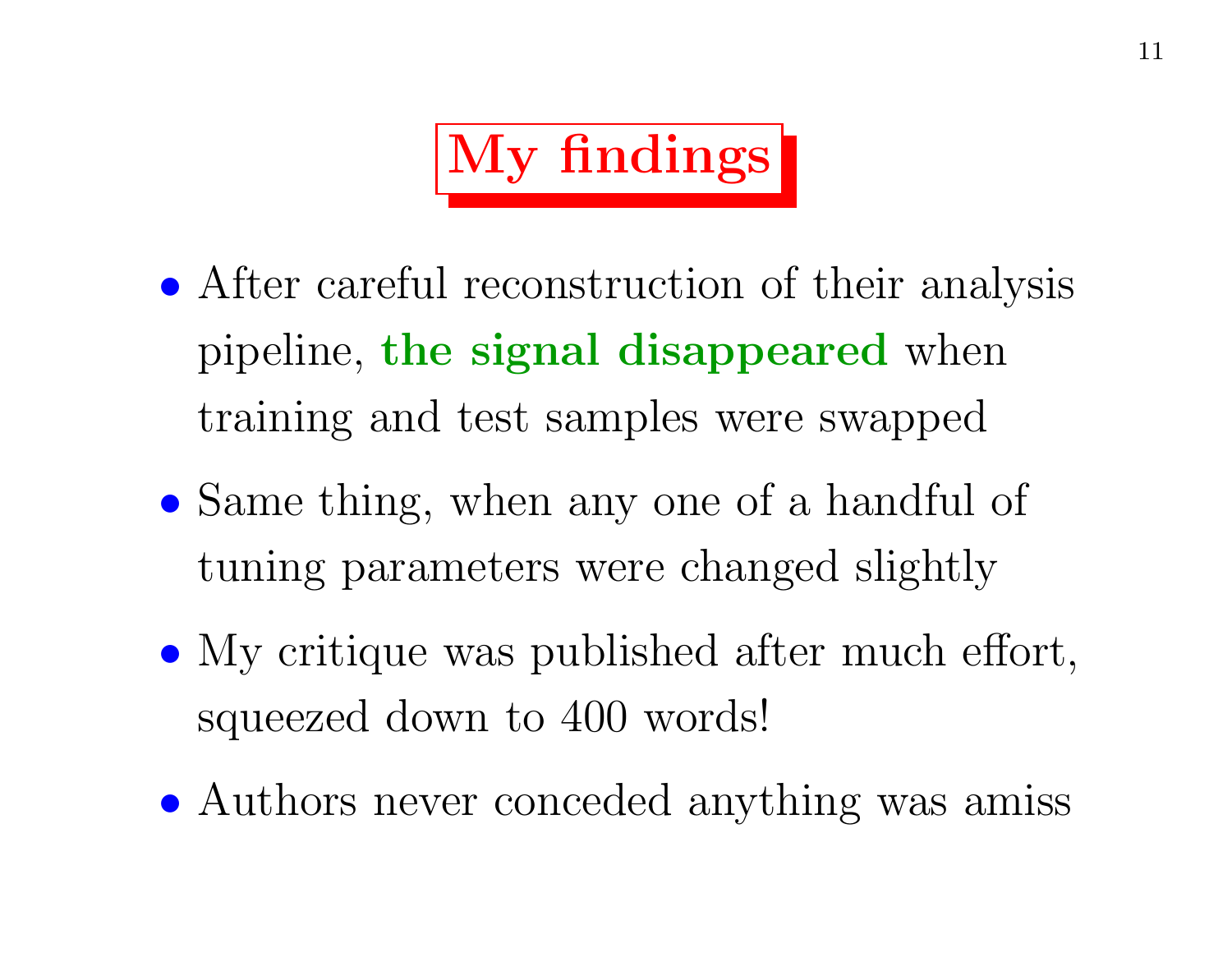### Journals are starting to listen

- **Nature's new policy**: Encourages authors to be transparent and abolishes space restrictions in the methods section.
- Other journals where reviewers sometimes ask to run code: PLOS Comp Bio, Nature Biotechnology
- **JNCI**: "Methods descriptions should be succinct but sufficiently detailed to allow replication of the study by a qualified investigator." **NEJM**- microarray data must be made available: nothing specific about analysis scripts.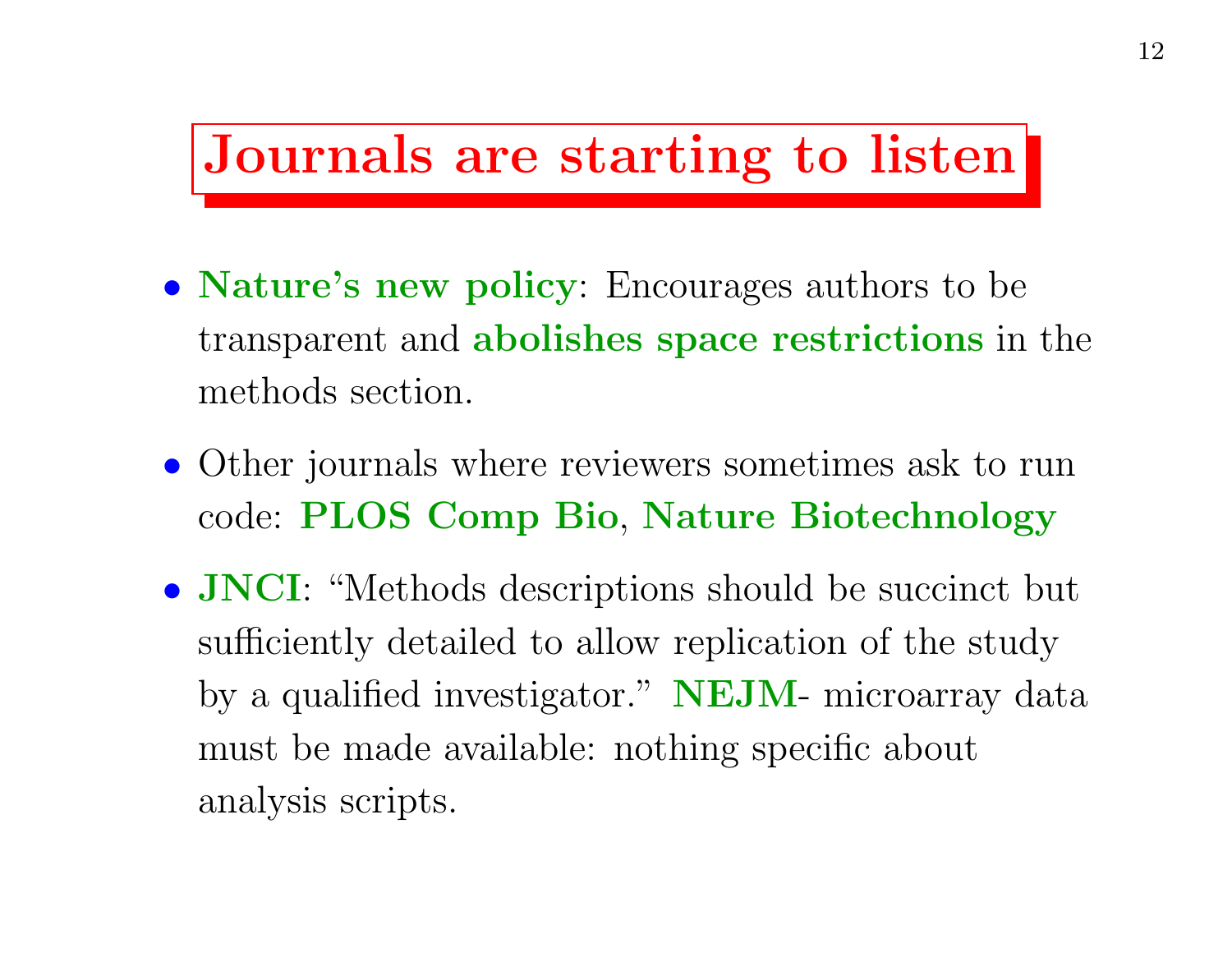# Statistics journals

They are not leading the charge!

- J. Stat. Software requires code; Biostatistics rewards papers that provide code with special "kite markings".
- No other major statistics journal (to my knowledge) has code requirements.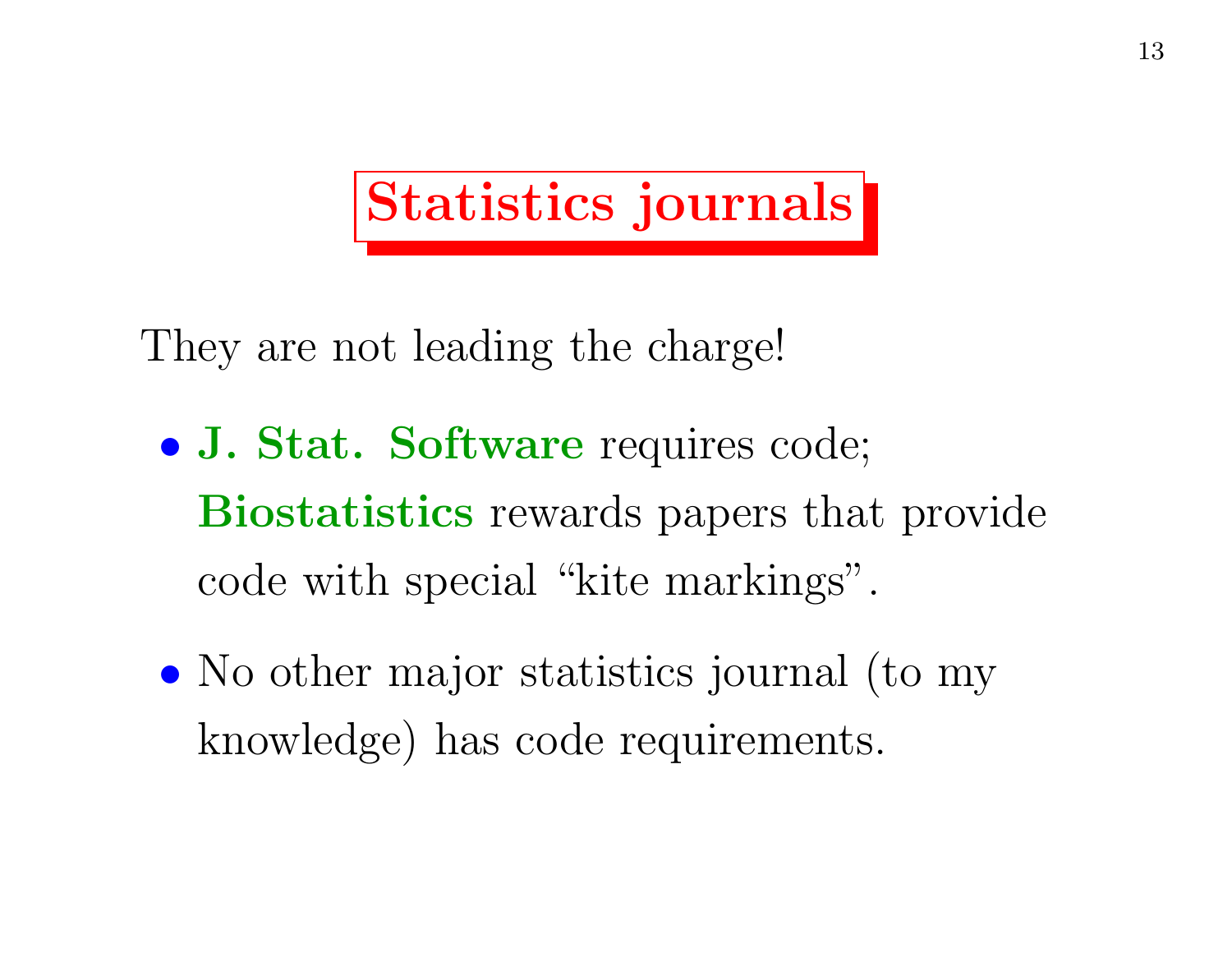### A written description is not good enough

- There is a big difference between a written description of what was done, and an actual software script to reproduce the Figures and Tables
- in my experience as <sup>a</sup> "forensic statistician", it can take many weeks or months and the cooperation of the authors to go from one to the other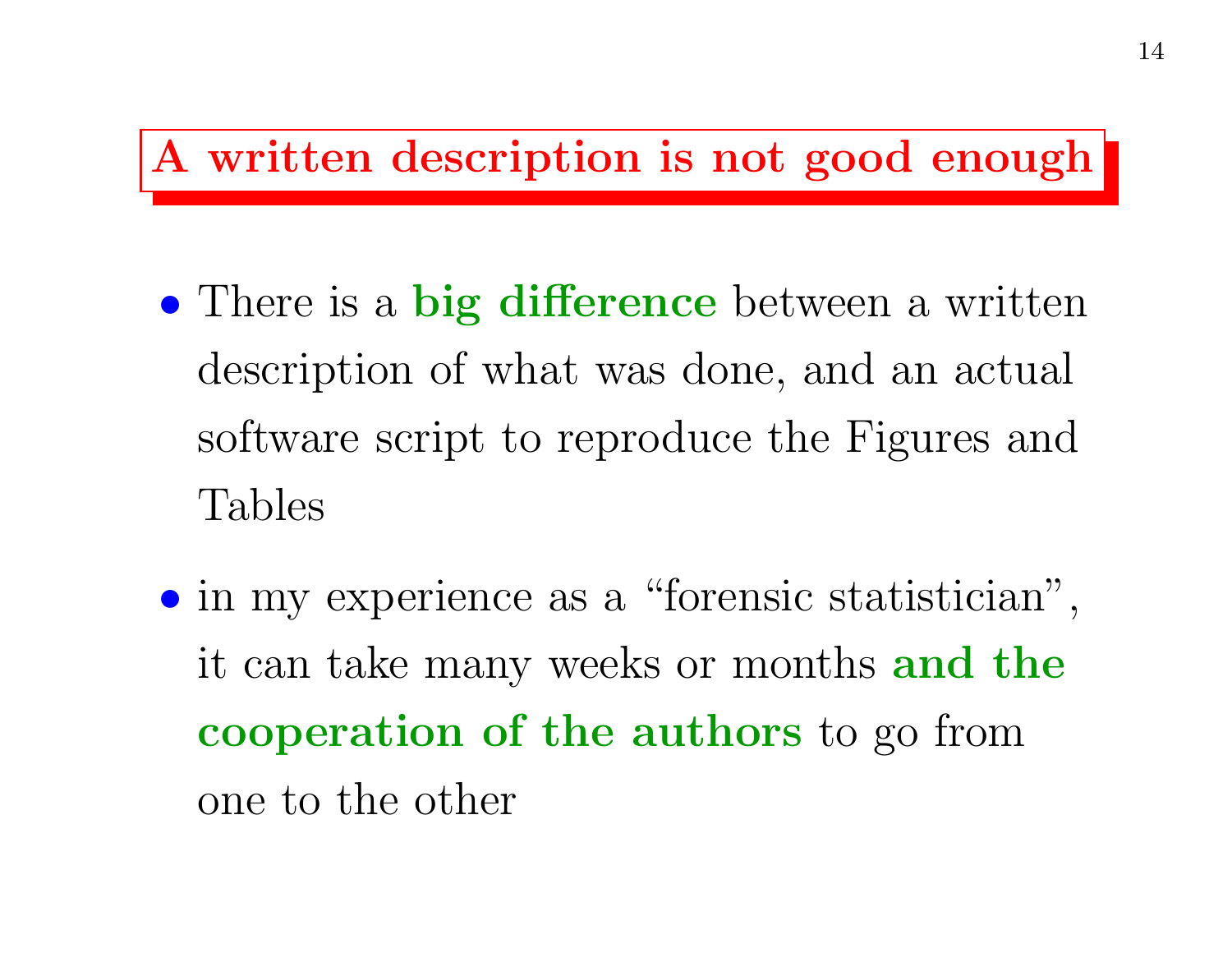## What we need to do

- the scientific community as a whole has to embrace the importance of reproducibility— researchers, granting agencies and journals
- authors should make serious efforts to provide data and software scripts (analogous to a wet lab protocol) so that readers can easily reproduce their results and judge the strength of their findings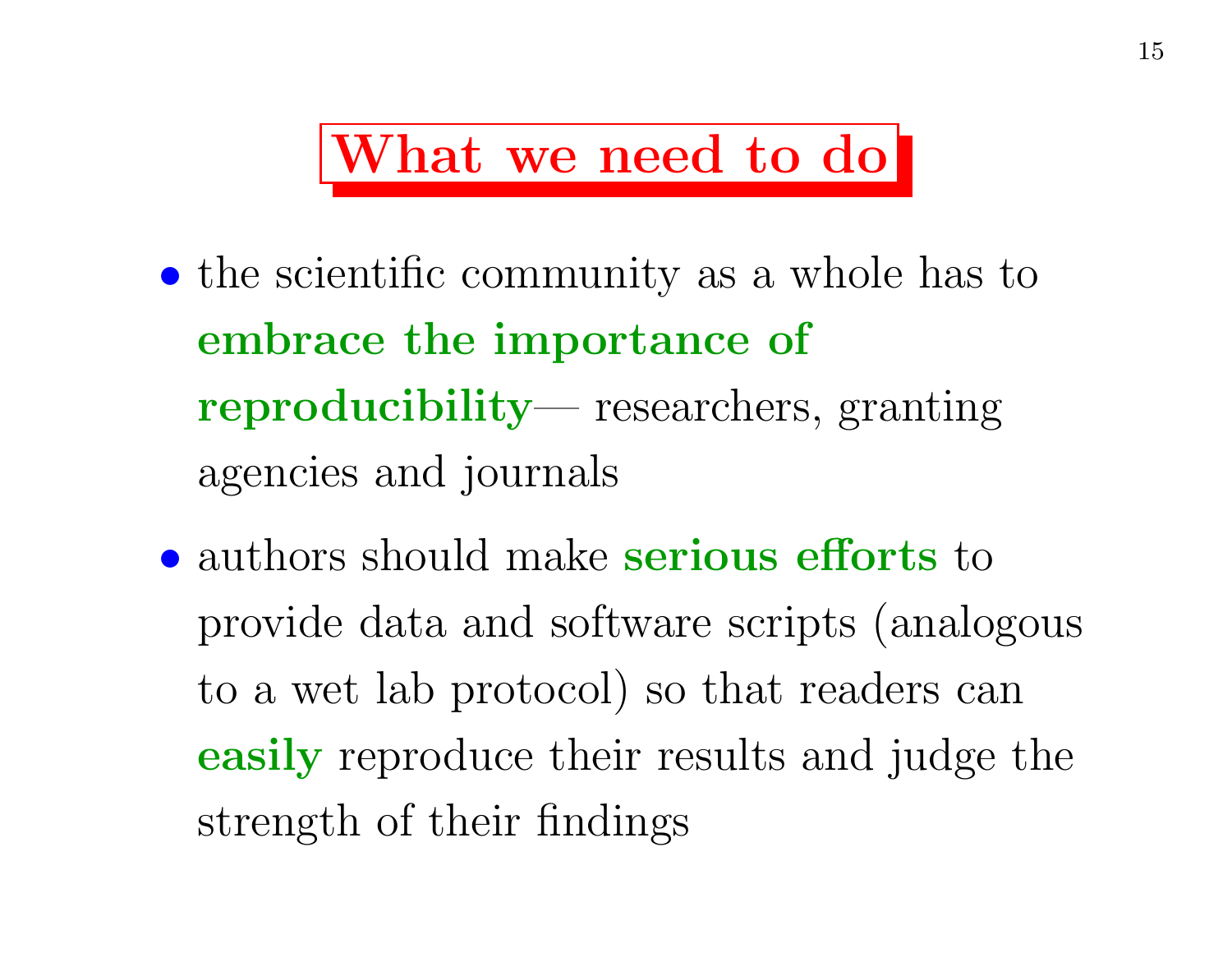## What we need to do: continued

- Biostatisticians and bioinformaticians should insist on this at their own institutions: don't put your name on <sup>a</sup> paper if there is no clear and complete and clear analysis script.
- This might be painful!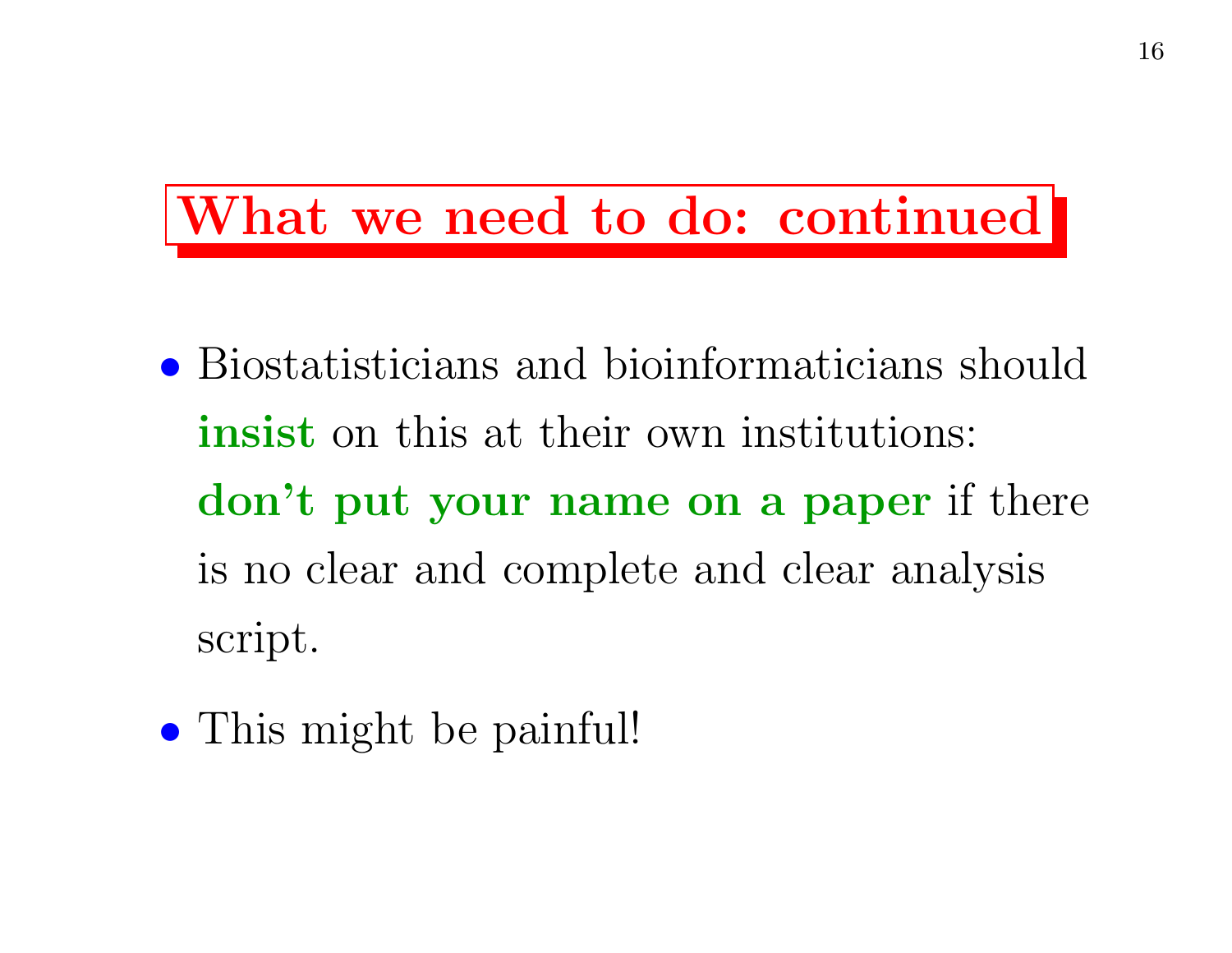# Software may be the key

- We need software environments to make reproducibility easier for researchers. (we can't expect all researchers to have the sophistication for R)
- It is NOT OK to use proprietary software that reviewers or readers cannot access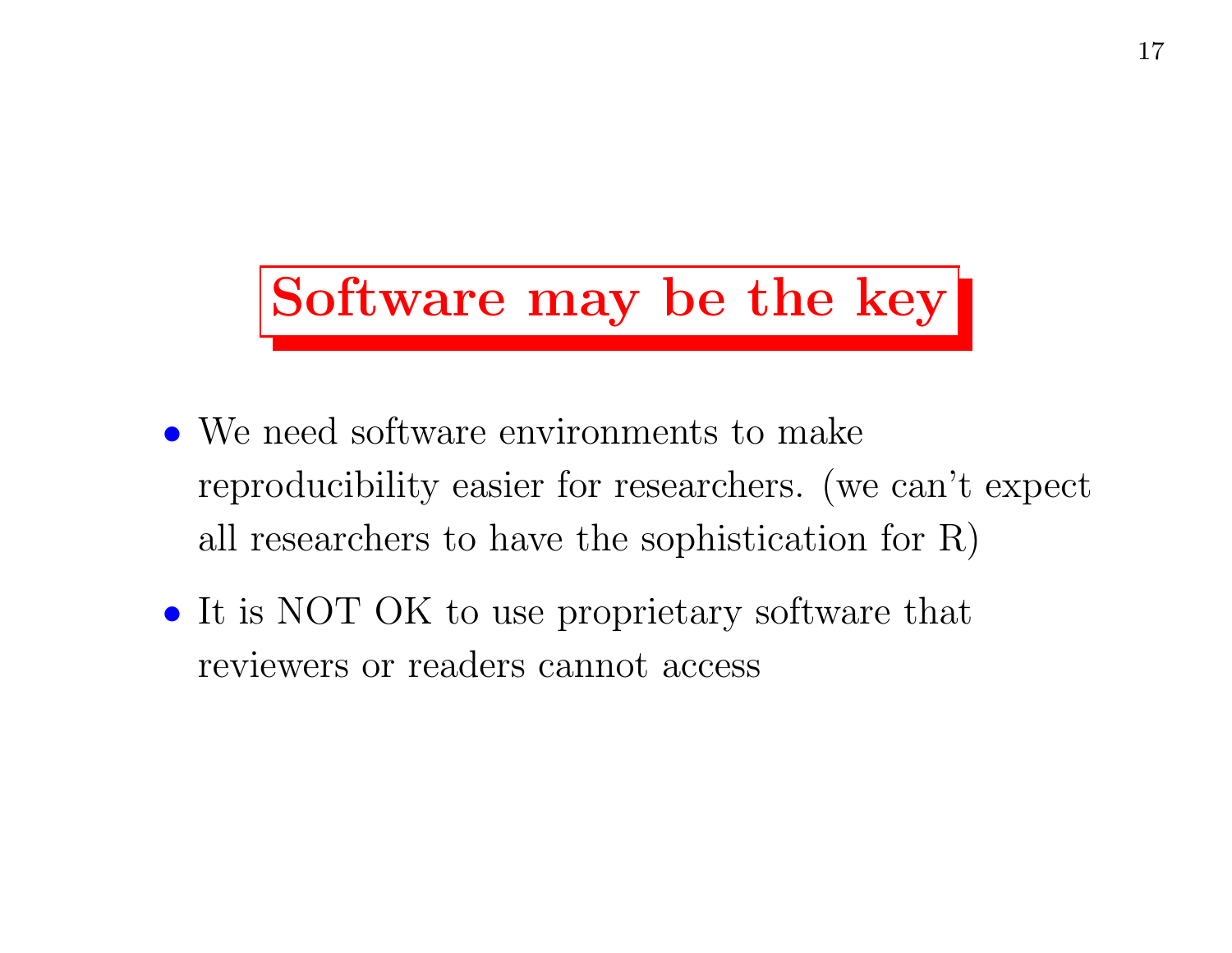One initiative

"Verifiable Computational Research" project: M. Gavish and D. Donoho (Stanford): www.verifiable-research.org.



Published figures have a barcode; when scanned, it links to <sup>a</sup> website that reproduces the figures with time-stamped data and code